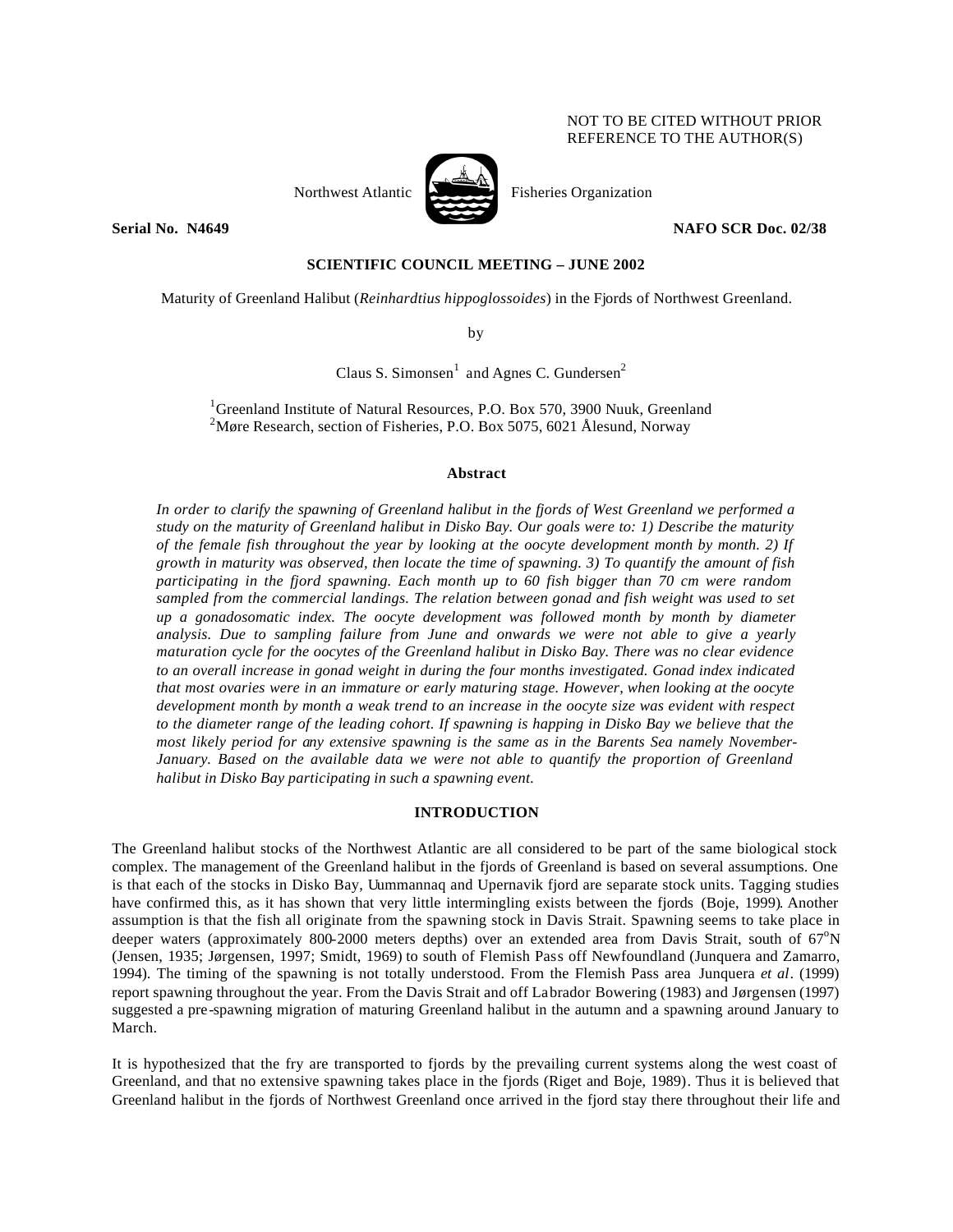do not contribute to reproduction. Nursery grounds for young Greenland halibut (ages 1-3, fish less than 45 cm long) are well known in West Greenland waters, where they are most abundant between 66°-69° North at Store Hellefiske Bank to Disko and in Disko Bay, mainly at depths of about 200 m (Riget and Boje, 1989).

Even though there are several indications that the above-mentioned assumptions do hold (e.g. Riget and Boje, 1989) only few studies have been conducted to confirm if spawning and reproduction in the fjord occur. None have been conducted on a yearly basis. Jørgensen and Boje (1994) synthesized data from more than 4 000 observations on Greenland halibut gonads sampled in February/March and August from the three main inshore areas for Greenland halibut Ilulissat, Uummannaq and Upernavik in the period 1989 – 1994. Their conclusion was that spawning only takes place sporadically and to an unknown extent in both time and space. Presence of female fish with ripe, running or spent condition was observed in the study as well as in several others. For example, observations of both ripe and spent specimens in the fjords of West Greenland are described by Smidt (1969), Boje and Riget (1988) and Jørgensen and Boje (1994). This agrees well with observations made by local fishermen of running Greenland halibut in their catches (Roepstorff and Simonsen, 2002).

At present the Greenland Institute of Natural Resources carry out sampling from the commercial fishery, including a length stratified maturity assessment (visual observation) on Greenland halibut. However, the sampling is only carried out in the summer period (July or August). In all years the far majority of the female fish are in the immature stage 1 or  $2^1$  (Simonsen and Boje, 2001).

# **Objectives**

In order to clarify the spawning of Greenland halibut in the fjords of West Greenland we chose Disko Bay as the area for a case study. Our goals were to:

- 1) Describe the maturity of the female fish throughout the year by looking at the oocyte development month by month.
- 2) If development in maturity was observed, then locate the time of spawning.
- 3) To quantify the amount of fish participating in the fjord spawning.

## **METHODS**

## **Sampling locations**

Sampling was conducted in co-operation with Royal Greenland's fishplant in Ilulissat and local fishermen. The plant is the main landing site for Greenland halibut in Disko Bay. Most of the landed fish are caught on 3 fishing grounds (Fig. 2.1.1), with variable exploitation throughout the year. *Area 1*, Kangia Icefjord covers exclusively a winter fishery conducted from January to April. *Area 2* constitutes a small area (10 x10 km), in the vicinity of Ilulissat where there is a winter, spring and summer fishery. In *Area 3,* Torsukkataq Icefjord in the North-eastern part of Disko Bay, a late summer-fishery is carried out in the period July to October. The fishery is a mixture of gillnets and a longlines. In 1998 54 % of the landings were taken by longline (Simonsen and Boje, 1999).

<sup>&</sup>lt;sup>1</sup> According to Riget and Boje (1989)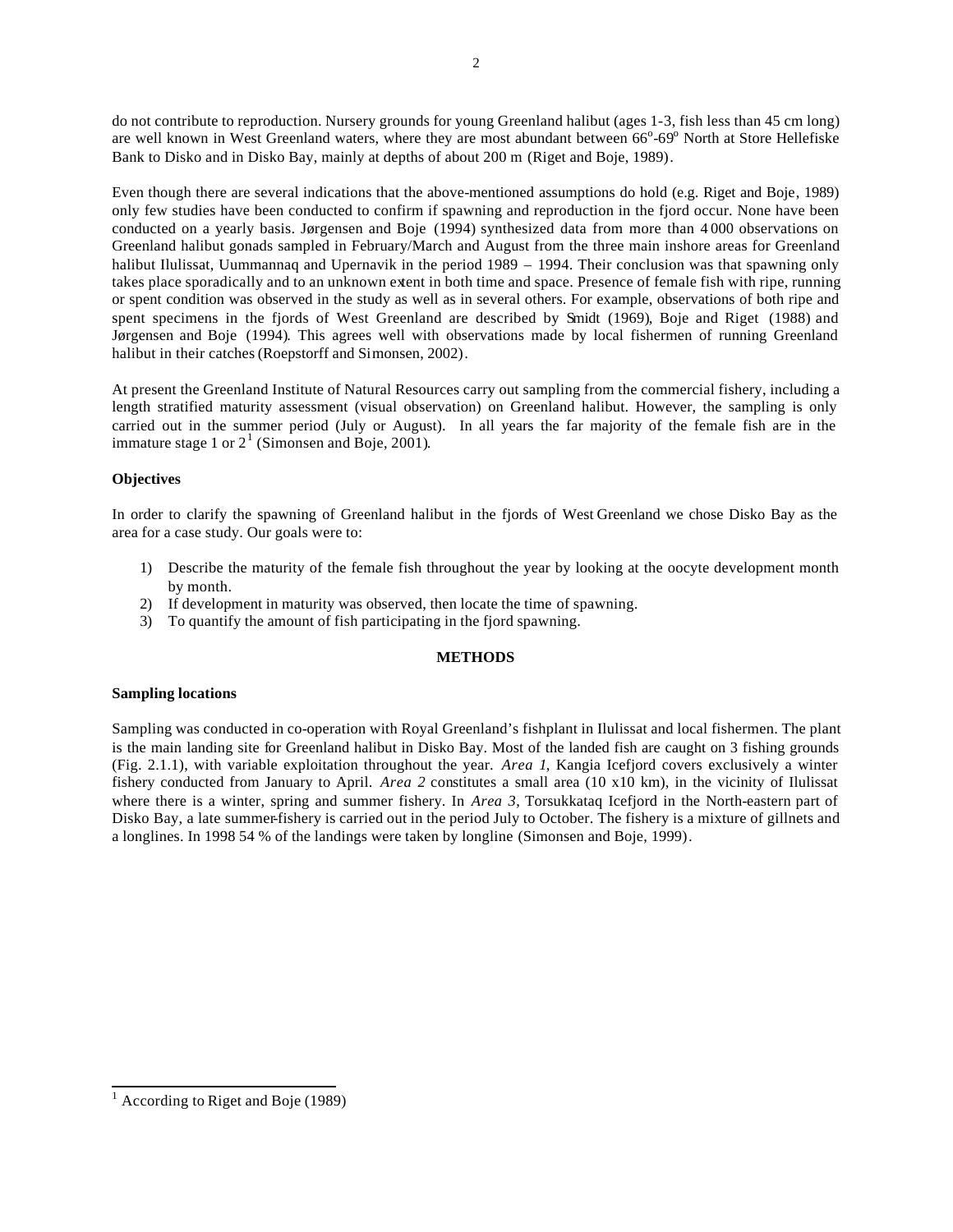

Figure 2.1.1. Map illustrating sampling locations. Area 1: Kangia Icefjord; Area 2: Ilulissat fishing ground; Area 3: Torsukkataq Icefjord.

#### **Sampling**

Sampling was originally planned to go on for a year with one monthly sampling. The plan was that in the first week in each month, up to 60 fish bigger than 70 cm, were to be sampled at random from the total landings, not discriminating between the 3 fishing areas. Unfortunately the plan including monthly sampling throughout the year was not realised. During the summer months the Greenland halibut were generally small and below the size limit of 70 cm set for sampling. In addition the late summer and autumn fishery were generally poor. Thus no sampling was carried out later than May.

A total of 298 Greenland halibut female gonads were sampled in the period February to May. The sampling took place in 1998 but for March sampling was in addition also performed in 1999, (Table 2.2.1).

|  | Table 2.2.1. Sampling scheme. Number of samples from each month |  |  |  |  |  |  |  |  |
|--|-----------------------------------------------------------------|--|--|--|--|--|--|--|--|
|--|-----------------------------------------------------------------|--|--|--|--|--|--|--|--|

| Year               | February | March | April | May | <b>Grand Total</b> |
|--------------------|----------|-------|-------|-----|--------------------|
| 1998               | 45       | 100   | 69    |     | 231                |
| 1999               |          | 67    |       |     | 67                 |
| <b>Grand Total</b> |          | 167   | 69    |     | 298                |

Each fish was length measured (total length) and weighed. The gonads were removed, frozen and shipped to the laboratory. In the laboratory samples were defrosted, weighed and transferred to a 3.6% formaldehyde solution. The weight of the defrosted gonads was converted to fresh weight using a factor of 1.4 (Fig. 2.2.1). The samples were stored on formaldehyde for a period of 1-2 month in order to harden the oocytes. As we were focusing on mature gonads (mature 2 and above) only gonads that were heavier than 40 g were used. This included 95% of all gonads in the mature stage 2 and 100% of the gonads in more mature stages, (Fig. 2.2.2).

In the laboratory we followed the procedure described in Tuene *et al.* (2001). From each ovary a sub-sample from the middle part of the right lobe of the gonad was taken for diameter analysis. The oocytes were first separated by pipette, using fast in/out movements through pipette tips of appropriate size. The oocytes were distributed in physiological saline water on a petri-disc and measured. The oocytes were lighted to appear bright on a dark background. A Polaroid DMC 1a digital camera was mounted on a Wild MS5 microscope, and the pictures were analysed using the program NIH-image on a Power Macintosh G3.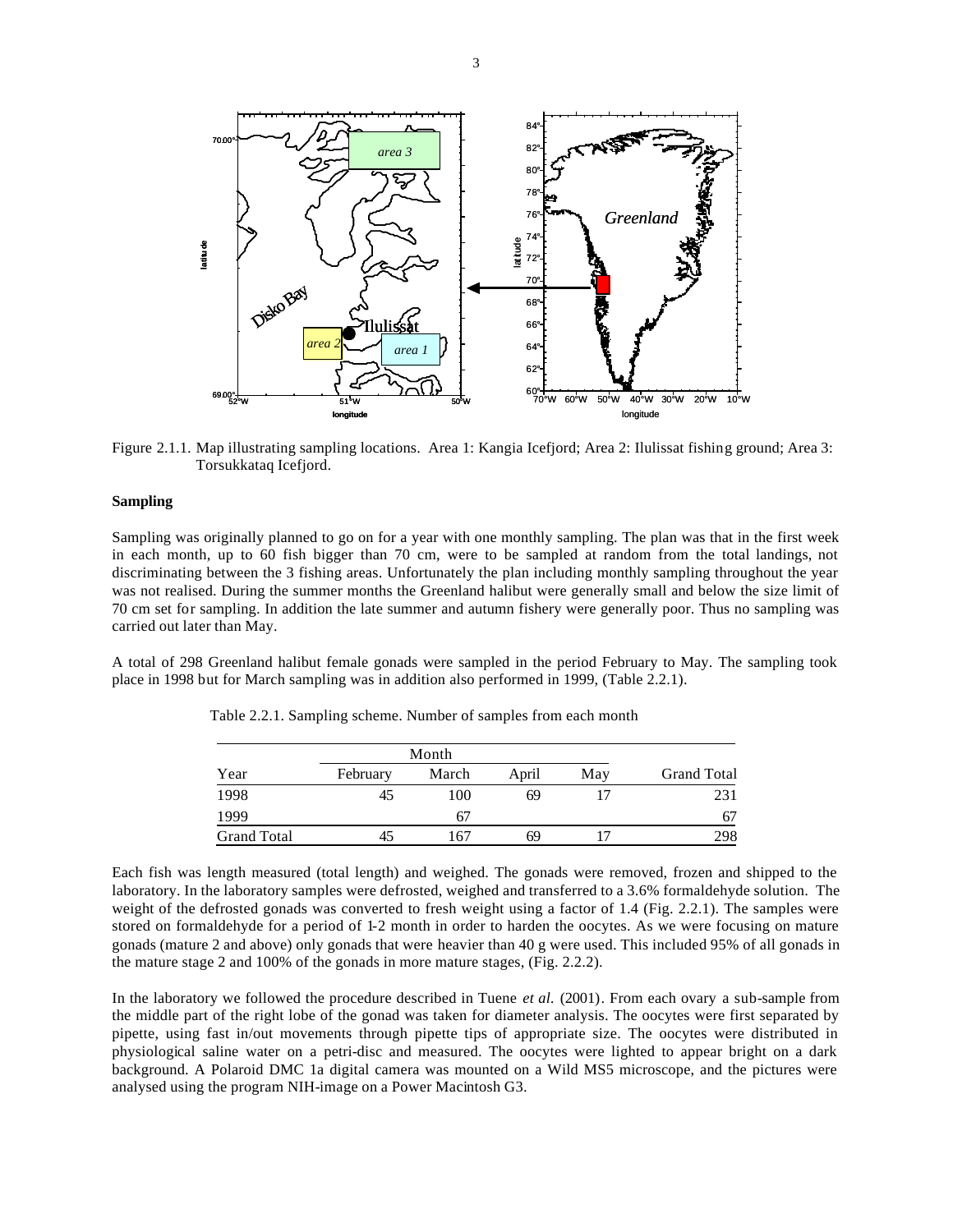

Figure 2.2.1. Comparisons of fresh and frozen weight of Greenland halibut ovaries (A. C. Gundersen, Unpublished data). Fresh weight was measured from 50 Greenland halibut gonads on the board research vessel. There were frozen, transported to the lab, defrosted and re-weighted.



Figure 2.2.2. Gonad weight of 724 Greenland halibut gonads in GI stage 2 sampled from the NE Atlantic in 1995, 96, 97, 99 and 2000. The cumulative frequency showed that 95% of gonads in mature stage 2 weighed 40 g or more.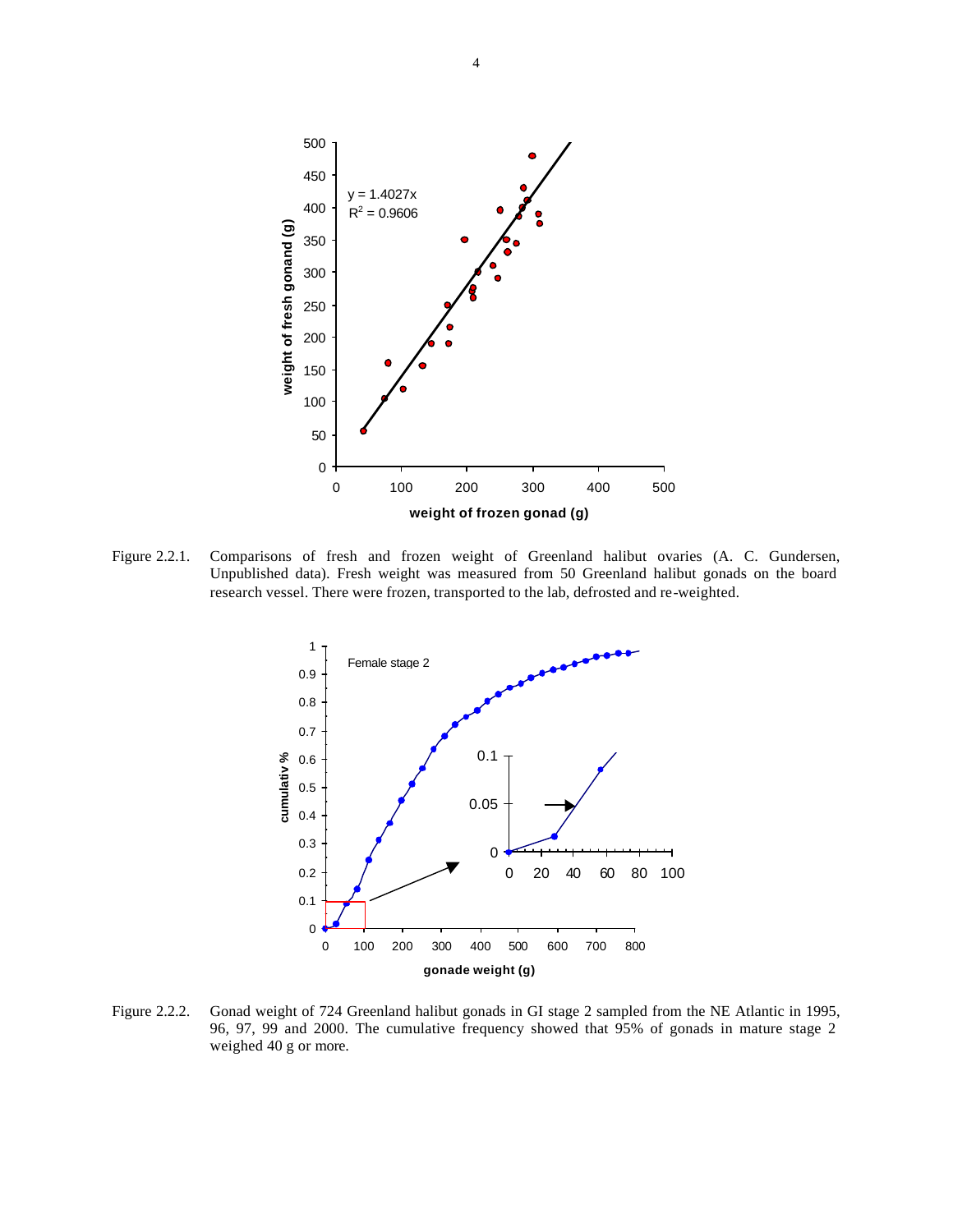For each individual, the first 80 oocytes were used in the data analyses. The oocytes were counted and measured by semi-automatic procedure in image processing system (NIH Image). A minimum oocyte diameter of 300 μ and a roundness factor (A) of 1.2 were set as limits in the procedure in order to eliminate data recording of non-oocyte objects. The minimum and maximum diameter of each oocyte were measured automatically, using image analysis. Only the average oocyte diameter was used in the data analyses.

(A) 
$$
Roundness = \frac{circumference^2}{4 \cdot p \cdot area}
$$

A gonadosomatic index (GSI; B) was defined as the relation between the gonad weight and the weight of the fish:

(B) 
$$
GSI(\%) = \frac{\text{gonad weight}}{\text{fish weight}} \bullet 100
$$

### **RESULTS**

#### **Weight of gonads and GSI**

The size of the ovaries varied considerably, ranging from  $5 - 408$  g. A skewed distribution was however seen, with the majority of the gonads below 100 g causing a low mean of 49 g.

The gonads from March in 1998 and 99 were not different (z-Test: Two Sample for Means, P=0.81) and were thus pooled. There was no trend to an overall increase in gonad weight during the four months investigated (Fig. 3.1.1). GSI for all months were, except for one individual, relatively low, between 0.1 and 2%, but with an increasing trend with fish size (length). The exception was the single fish from May with a GSI on 6.9 %. This was a significant higher GSI than other samples. Excluding this individual we did not find any significant difference between the sampling months February to May (ANOVA, p=0.07).



Figure 3.1.1. Gonad Weight (fresh weight corrected) of all gonads sampled monthly from February (2) to May (5).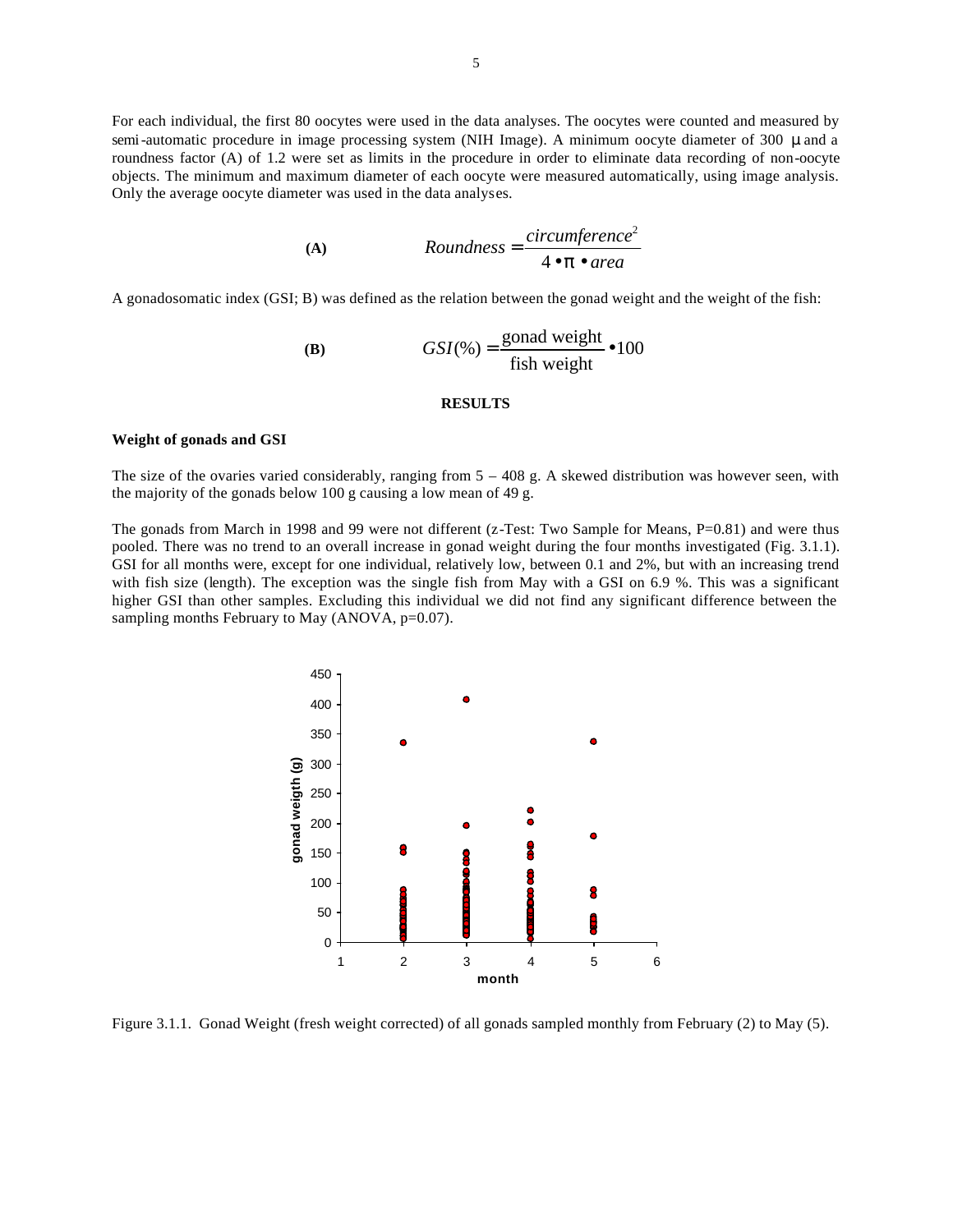

Figure 3.1.2. Gonad index (GSI) of Greenland halibut females with respect to month of sampling.

#### **Oocyte development**

In many of the smaller gonads it was difficult to separate the oocytes without damaging them. If *Zona radiata* broke the oocyte could not be used. If 80 accepted oocytes were not obtained in the first sub-sample a new sub-sample was taken and the new oocyte measurement were added. For most of the immature gonads, it was difficult to obtain enough good oocytes for analyses, and they were therefore discarded. Table 3.2.1 gives an overview of the oocyte measurements.

Table 3.2.1. Oocyte measurements for Greenland halibut ovaries collected in Disko area during February – May.

| Month       | Minimum $(\mu)$ | Maximum $(\mu)$ | Peak $1(\mu)$ | Peak $2(\mu)$ |
|-------------|-----------------|-----------------|---------------|---------------|
| February    | 300             | 1 533           | $400 - 600$   | $900 - 1000$  |
| March 98/99 | 300             | 1 280 / 1 310   | $400 - 600$   | $800 - 1100$  |
| April       | 300             | 1814            | $400 - 600$   | $1000 - 1200$ |
| May         | 300             | 2 0 1 5         | $400 - 800$   | $1900 - 2000$ |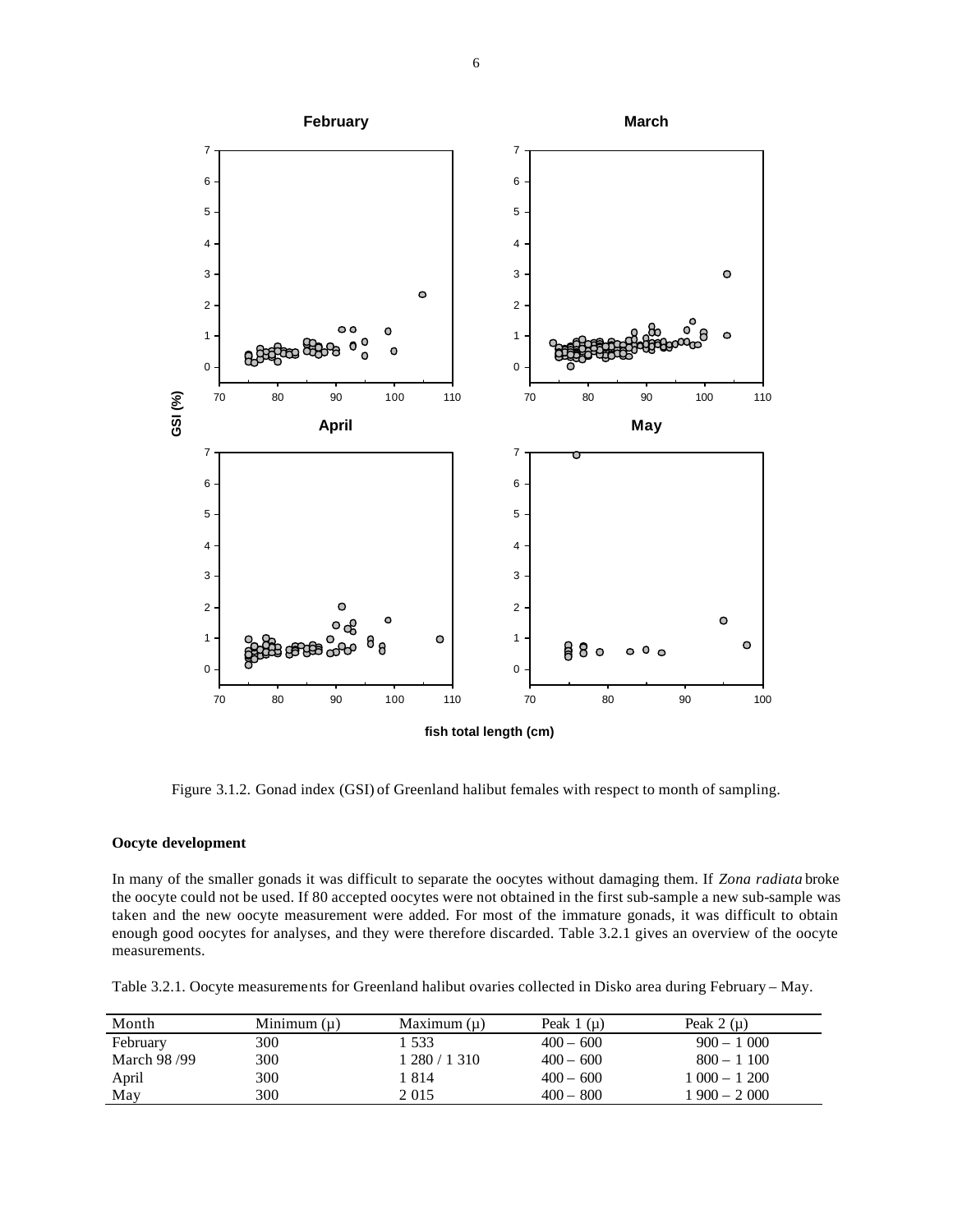In February 45 fish was sampled. 9 fish met the set constrains on the oocytes size, shape and number. Most gonads had oocytes in the size range 300 to 1 400  $\mu$  with a maximum of 1 553  $\mu$ . (Fig. 3.2.1) The distribution was multimodal, often with two peaks. In the bimodal distribution the first peak was around 400-600 μ and the second around 900-1000 μ.

Samples from March were obtained both in 1998 and 1999. 15 gonads in March 1998 and 9 in 1999 were selected for oocyte diameter analyses (Fig. 3.2.2). The majority of the oocytes were within the same size range as in February, but the maximum diameter on 1 280 and 1310 μ was somewhat smaller. Only few fish in March 1998 followed the bimodal distribution of oocytes while this distribution was more pronounced for the March 1999 samples. The upper distribution in these had a modal class around 800 to 1 100  $\mu$ .

Nine gonads from Greenland halibut caught in April were accepted for analysis. Again the oocytes followed the same distribution and size range as observed in earlier months (Fig. 3.2.3). However, a single fish did have oocytes up to 1 814 μ.

In May six gonads were analysed. Five gonads had most oocytes in the size range 300 to 1400 μ while one gonad (fish no. 18) had oocytes up to 2015  $\mu$  (Fig. 3.2.4). The distribution of the oocytes in this specimen was clearly different from any of the other gonads sampled. The bimodal distribution contained a second batch with a modal class between 1 900-2 000 μ.

Looking at the oocyte development month by month, a weak trend to an increase in oocyte size of the leading cohort was evident (Peak 2). Mean oocyte diameter with respect to month did not reveal any trend (Fig. 3.2.5).



Figure 3.2.1. Oocyte diameter frequencies obtained form individuals sampled in February 1998.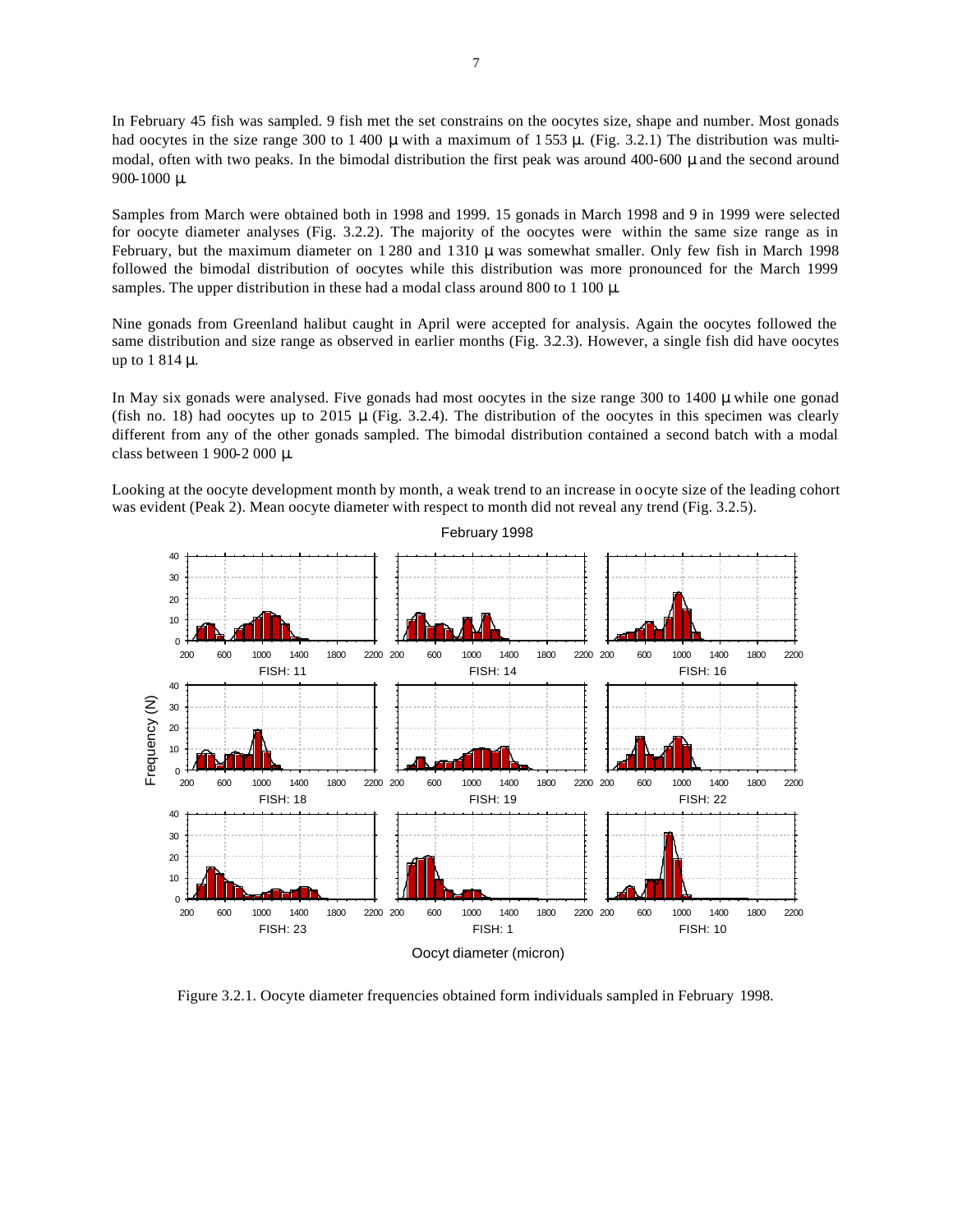

Oocyt diameter (micron)

Figure 3.2.2. Oocyte diameter frequencies obtained from ovaries sampled in 1998 and 1999.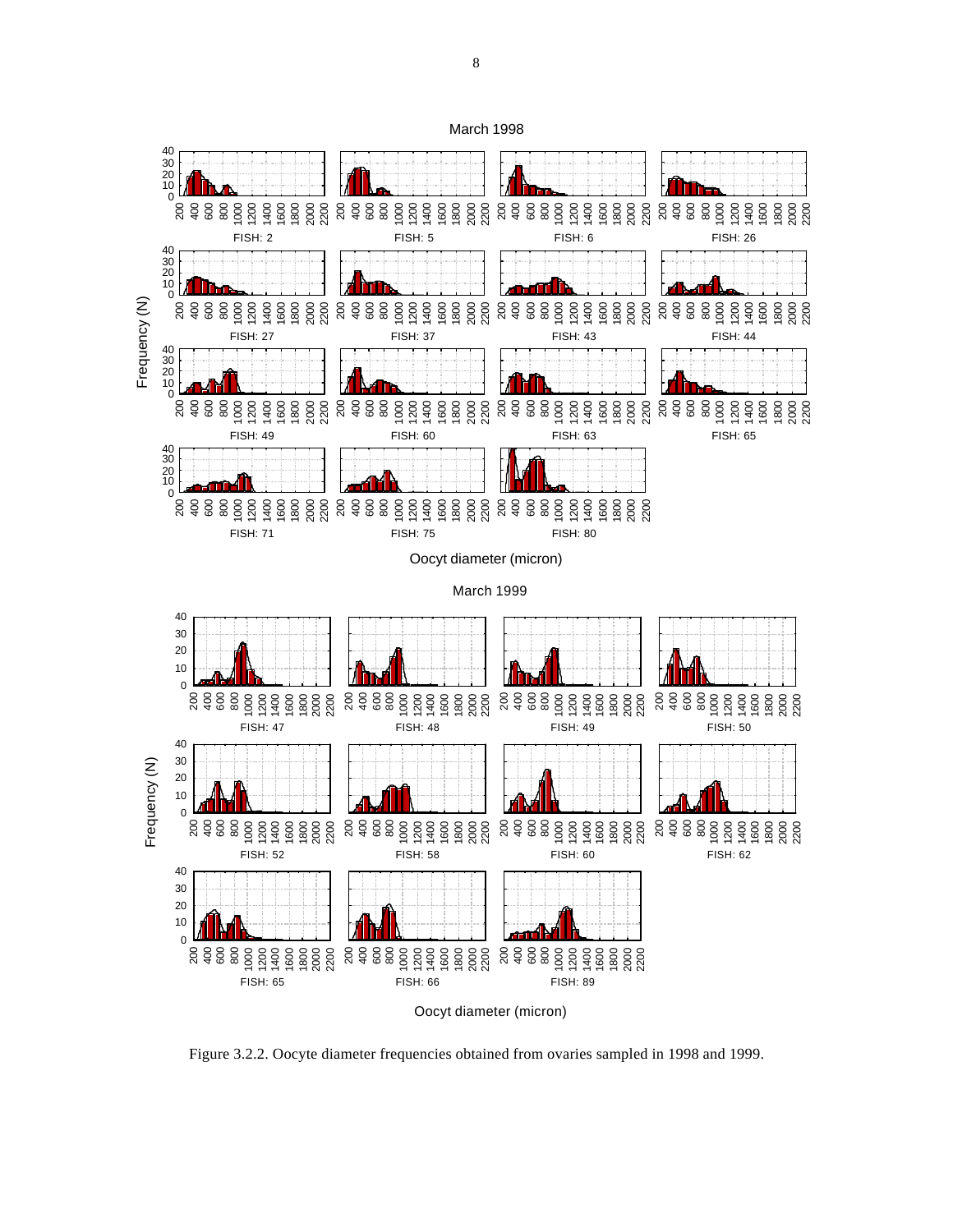

Figure 3.2.3. Oocyte diameter frequency obtained from ovaries collected in April 1998



Figure 3.2.4. Oocyte diameter frequency obtained from ovaries collected in May 1998.

April 1998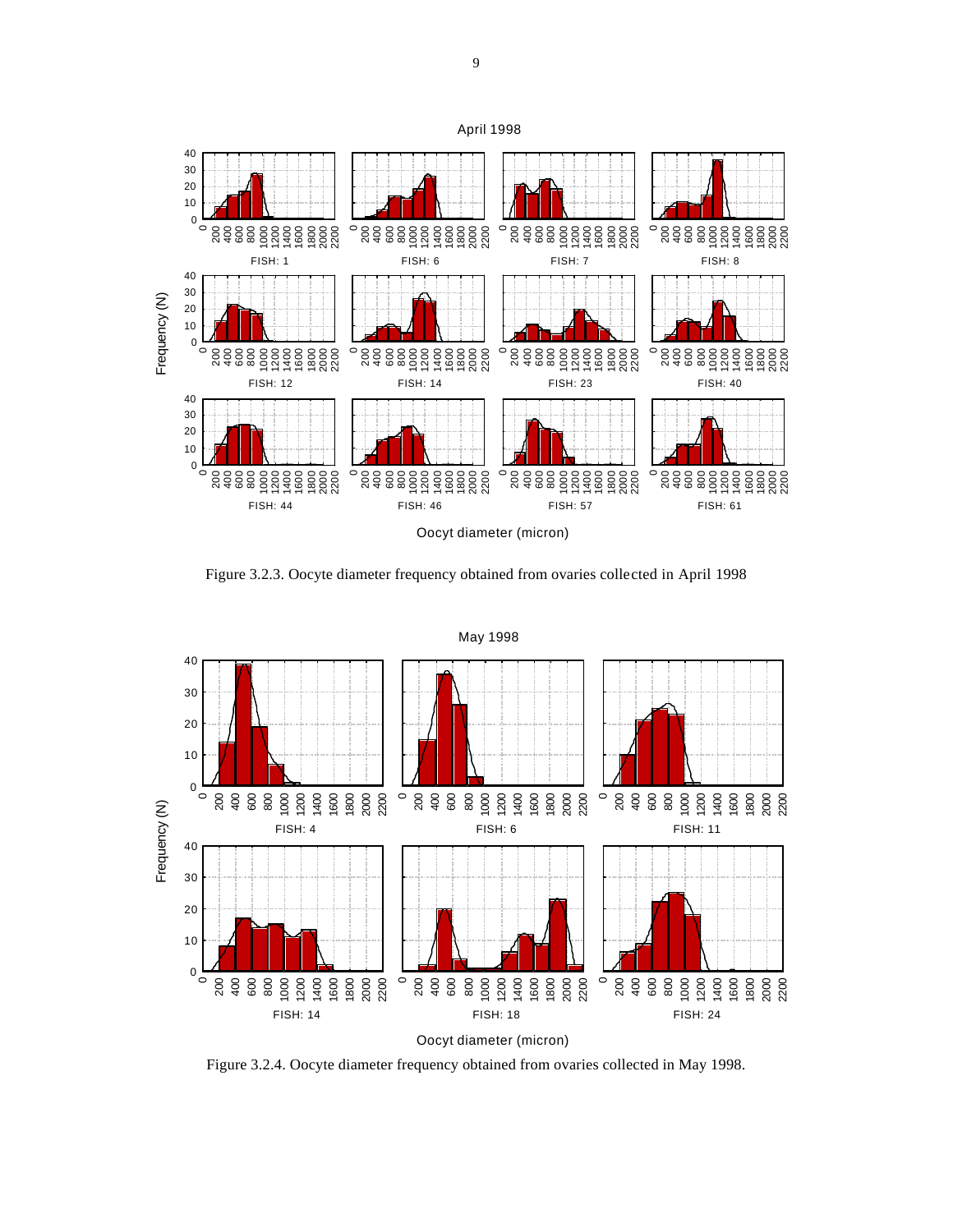

Figure 3.2.5. Mean oocyte diameter for each sampling month shown with std. dev.

#### **DISCUSSION**

Length range of the mother fish investigated was 70-110cm. This corresponds to the part of the stock that normally is considered as mature compared to other Greenland halibut stocks (Albert *et al*., 2001; Bowering, 1983; Gundersen, Rønneberg and Boje, 2001b; Jørgensen and Boje, 1994). One should therefore expect that the females investigated were reproductively active. The range of the gonadosomatic indices (GSI) from the investigated period was in general below 2%. During a monthly-based study on the spawning grounds of Greenland halibut in the Barents Sea (Gundersen, Kjesbu and Albert, 2001a) GSI's at this level were found in the months after spawning. In these waters there is a peak spawning in November – January (Albert *et al*., 2001) and in general GSI's were below 6% until May-June, when GSI started to increase until the next spawning. GSI below 6% were found between ovaries in maturity stage 1 (immature), 2 (early maturing), 3 (maturing) and 6 (spent)(Gundersen *et al*., 2001a).

Comparing our results to those findings, it is evident that spawning is not about to happen in the near future in the investigated areas. However, the female with a GSI of 6.9% found in May, indicate that a maturing process had begun for some fish in the population. This agrees well with the yearly maturing cycle observed in the Barents Sea (Gundersen *et al*., 2001a).

Diameter distributions indicated oocytes in an early vitellogenic phase. Looking at the oocyte development month by month, a weak trend to an increase in oocyte size was evident with respect to the diameter range of the leading cohort. In February the leading cohort peak was in the range 900 - 1 000 µ, whereas the same peak had increased to a diameter range of about  $1800 - 2000 \mu$  in May. There is a marked increase from April to May with respect to diameter range of the leading cohort. However, our data was not unambiguous. While oocytes from all fish in February had a relatively well-defined and uniform size distribution of the leading cohort, the classification of the leading cohort was vaguer when looking at the samples from April and May. In April, we found that 10 of the 12 fish sampled had oocytes that were not different from the February samples. In May it was 4 out of 6. The remaining fish from April and May had cohorts of oocytes that clearly had increased in size since February.

Oocytes diameters measured in February and March correspond to what Gundersen *et al*. (2001a) found for the months January – April in the Barents Sea. From this, we suggest that there is a spawning in the area prior to the time of our sampling, or even overlapping with the first samples. Furthermore, in April / May a small proportion of the stock had ripening gonads with oocytes in the same size range as seen in August in the Barents Sea. Using this to forecast a spawning season in Disko Bay, the period September to November is suggested. However, a visual assessment of maturity carried out in August since late 1980'ies have found very few mature fish just one to three months prior to this suggested spawning period (unpublished results by Simonsen; Jørgensen and Boje, 1994). Thus, if spawning is happing in Disko Bay we believe that the most likely period for any extensive spawning is the same as in the Barents Sea namely November-January.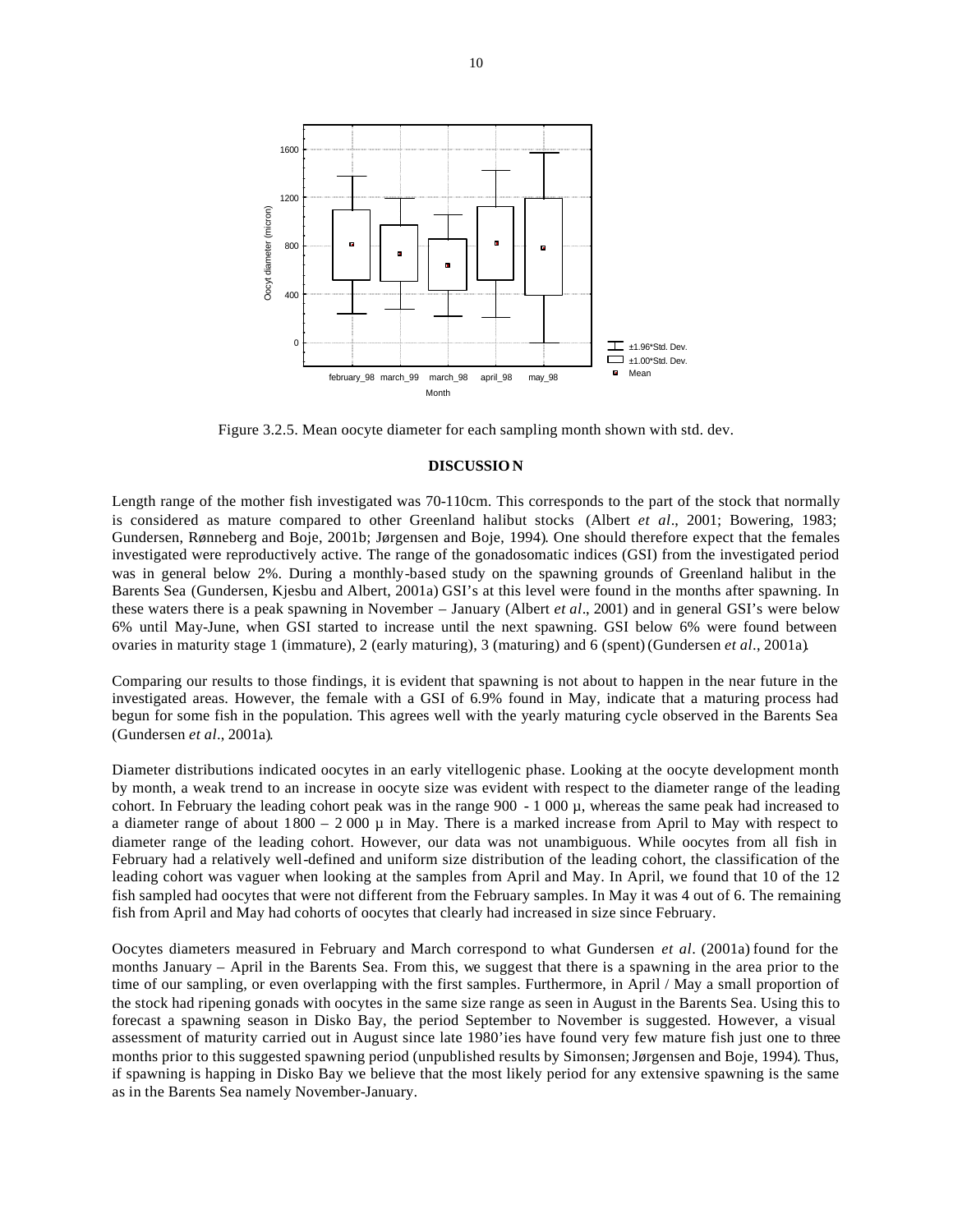Several studies have reported Greenland halibut in spawning condition throughout the year, independent of the time of the peak spawning in the area (Morgan and Bowering, 1997). Even though it often has been few fish, it shows that Greenland halibut have complicated and not fully understood reproductive biology. Our observation of a fish with a relatively high GSI in May could be such an "outlier" that matures outside the normal maturation cycle. On the other hand this GSI level fits very well in with observations from May in the Barents Sea (Gundersen *et al*., 2001a).

Sampling gear may affect the results in a maturity study. Especially long-line catches can introduce bias, as late maturing females not are attracted to food (Engås and Løkkeborg, 1994). As mentioned earlier 54% of the landed Greenland halibut in this study was caught on longlines. Our samples were taken randomly, without information on gear used, and we were thus not able to test for gear influence.

### **CONCLUSIONS**

Due to sampling failure from June and onwards we were not able to give a yearly maturation cycle for the oocytes of the Greenland halibut in Disko Bay.

There was no clear evidence to an overall increase in gonad weight in during the four months investigated. Gonad index indicated that most ovaries were in an immature or early maturing stage. However, when looking at the oocyte development month by month a weak trend to an increase in the oocyte size was evident with respect to the diameter range of the leading cohort

If spawning is happing in Disko Bay we believe that the most likely period for any extensive spawning is the same as in the Barents Sea namely November-January. Based on the available data we were not able to quantify the proportion of Greenland halibut in Disko Bay participating in such a spawning event..

We believe that further studies are needed in order to clarify the spawning and sexual maturation of the Greenland halibut in the inshore stock components in West Greenland. A suited method would be a gillnet survey (using meshsize 200 – 240 mm) conducted monthly in the period August to January. Spawning frequency, oocyte development, atresia, and the actual number of eggs produced are important in that respect. Identifications of separate spawning entities contributes to better understanding of general reproductive capacity, and gives further indications on where nursery grounds for the juveniles may be located. Due to the wide distribution of Greenland halibut in the Atlantic it is important to link collected information to abiotic factors, to be able to explain possible differences in reproductive strategy within the species.

#### **ACKNOWLEDGEMENTS**

We would like to thank the local fishermen of Ilulissat for participating and the staff at the laboratory at Royal Greenland fish-plant in Ilulissat for taking care of the monthly samplings.

We would like to thank the Greenland Institute of Natural Resources, the Norwegian Research Council and The Nordic Ministry Council for funding different parts of the project.

Last but not least we want to thank Wenche Emblem, Møre Research for her skilful help, thorough work and contributions during the work at the laboratory.

#### **REFERENCES**

- Albert, O. T., Nilssen, E. M., Stene, A., Gundersen, A. C. and Nedreaas, K. (2001). Maturity classes and spawning behaviour of Greenland halibut (*Reinhardtius hippoglossoides*). *Fisheries Research* **51,** 217-228.
- Boje, J. (1999). Intermingling and seasonal migrations of Greenland halibut stock components in the Northeast Atlantic based on tagging studies. *NAFO SCR Doc.* **99/25**.
- Boje, J. and Riget, F. (1988). Maturity stages in March and August of Greenland halibut in Div. 1A, West Greenland. *NAFO SCR Doc* **88/13**.
- Bowering, W. R. (1983). Age, growth and sexual maturity of Greenland halibut (*Renhardtius hippoglossoides*, Walbum) in the Canadian Nortwest Atlantic. *Fish. Bull.* **81,** 599-611.